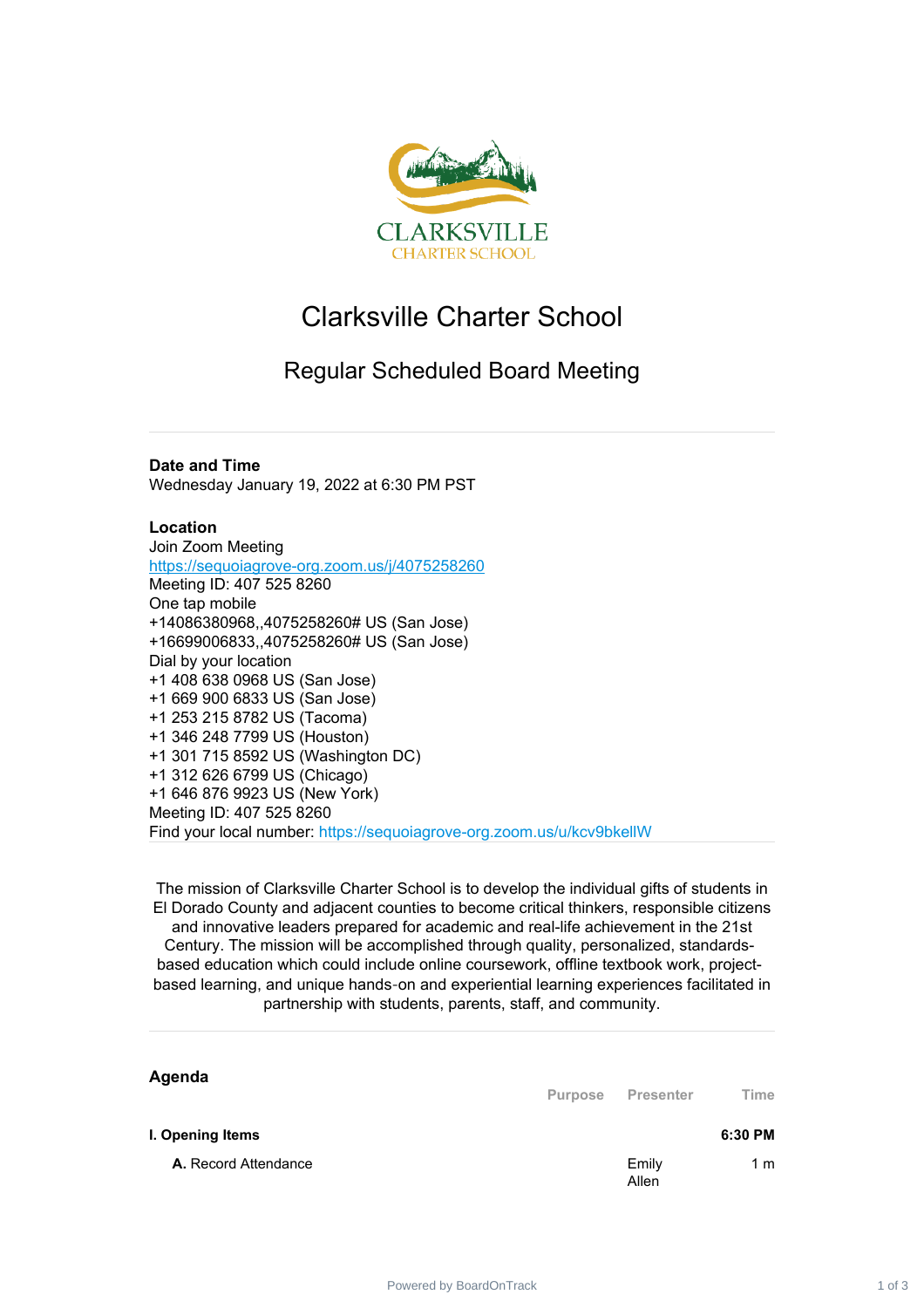| <b>B.</b> Call the Meeting to Order                                                                                                                                                                   | Purpose        | <b>Presenter</b><br>Emily<br>Allen         | <b>Time</b><br>1 m |  |  |
|-------------------------------------------------------------------------------------------------------------------------------------------------------------------------------------------------------|----------------|--------------------------------------------|--------------------|--|--|
| <b>C.</b> Resolution #2021-9 AB361                                                                                                                                                                    | Vote           | Jenell<br>Sherman                          | 5 m                |  |  |
| <b>D.</b> Consent Agenda                                                                                                                                                                              | Vote           | Emily<br>Allen                             | 1 m                |  |  |
| 1. Approval of the Agenda<br>2. Approval of the Minutes from:                                                                                                                                         |                |                                            |                    |  |  |
| • December 8, 2021 Regular Scheduled Meeting<br>• December 8, 2021 Special Board Meeting<br>• December 14, Special Board Meeting                                                                      |                |                                            |                    |  |  |
| <b>E.</b> Public Comments                                                                                                                                                                             |                | Emily<br>Allen                             | 3 <sub>m</sub>     |  |  |
| <b>F.</b> Closed Session                                                                                                                                                                              | Vote           | Stephenie<br>Alexander<br>with<br>Procopio | 30 <sub>m</sub>    |  |  |
| Conference with Legal Counsel - Anticipated Litigation § - Section 54956.9)<br>Significant exposure to litigation pursuant to paragraph (2) or (3) of subdivision (d) of Section<br>54956.9: (1 case) |                |                                            |                    |  |  |
| G. Announcement of Any Action Taken during Closed<br>Session                                                                                                                                          |                | Emily<br>Allen                             | 5 <sub>m</sub>     |  |  |
| H. Executive Director's Report                                                                                                                                                                        |                | Jenell<br>Sherman                          | 15 <sub>m</sub>    |  |  |
| <b>II. Finances</b>                                                                                                                                                                                   |                |                                            | 7:31 PM            |  |  |
| A. November and December Financials                                                                                                                                                                   | Vote           | James<br>Surmeian                          | 15 <sub>m</sub>    |  |  |
| <b>B.</b> Finance Training                                                                                                                                                                            | <b>FYI</b>     | Spencer<br><b>Styles</b>                   | 45 m               |  |  |
| C. Audit Update                                                                                                                                                                                       | <b>FYI</b>     | Jenell<br>Sherman                          | 5 <sub>m</sub>     |  |  |
| III. Academic Excellence                                                                                                                                                                              |                |                                            | 8:36 PM            |  |  |
| A. School Accountability Report Card (SARC) 2021-<br>2022                                                                                                                                             | Vote           | Jenell<br>Sherman                          | 5 <sub>m</sub>     |  |  |
| IV. Closing Items                                                                                                                                                                                     |                |                                            | 8:41 PM            |  |  |
| A. Board of Director's Comments & Requests                                                                                                                                                            | <b>Discuss</b> |                                            | 2 m                |  |  |
| <b>B.</b> Announcement of Next Regular Scheduled Board<br>Meeting                                                                                                                                     | FYI            | Emily<br>Allen                             | 1 m                |  |  |
| The Next Regular Scheduled Board Meeting is February 16, 2022 at 6:30 PM.                                                                                                                             |                |                                            |                    |  |  |
| C. Adjourn Meeting                                                                                                                                                                                    | Vote           | Emily<br>Allen                             | 1 m                |  |  |